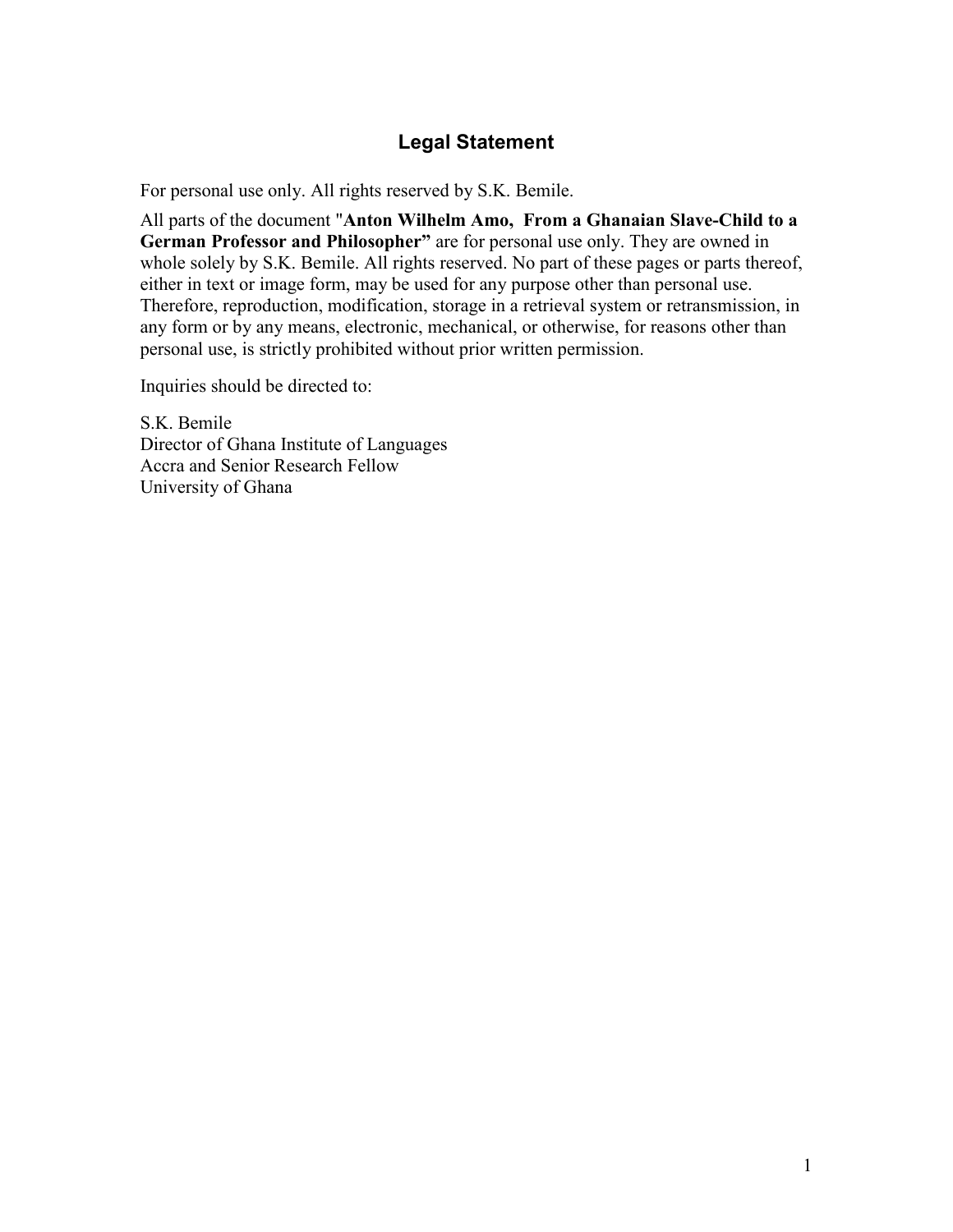# ANTON WILHELM AMO, FROM A GHANAIAN SLAVE-CHILD TO A GERMAN PROFESSOR AND PHILOSOPHER

**By** 

# © SEBASTIAN K. BEMILE

SEPTEMBER 2002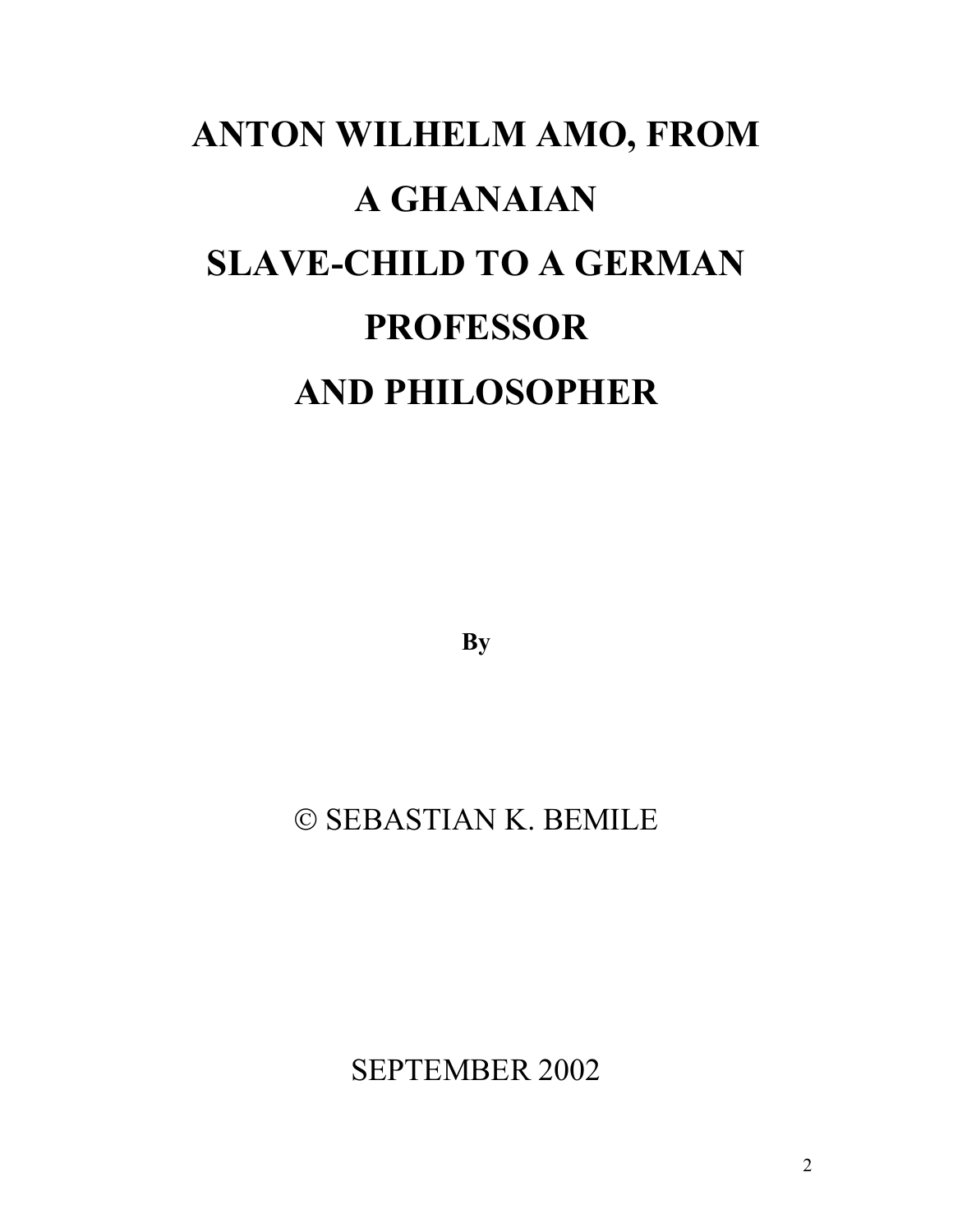#### 1. INTRODUCTION

The world shares its great people: musicians, philosophers, mathematicians, scientists, writers and prophets, be they Mozart, Aristotle, Cicero, Socrates, Einstein, Shakespeare, Puschkin, Goethe, Hafes or religious leaders. The fame or glory won by such people was sometimes accidental and sometimes preconditioned and respected no racial or geographical boundaries. For the development of humankind such great personalities have been role models and torch-bearers. Therefore, under no circumstances should their teachings and works be cast into oblivion and keep secret from people desirous of physical and mental growth.

During the era of the slave trade and the scramble () for colonies in Africa attempts were made to underrate the glorious deeds of great African personalities<sup>1</sup>. Thus, Africa could be declared a dark continent. Its inhabitants were considered as backward and primitive people. This enabled the detractors to justify in their opinion ethically and economically the sale of more than a hundred million Africans into slavery and the destruction of their cultures. It further justified imperialism and colonialism and the introduction of foreign cultures, racial segregation and the domination of African peoples.

Nevertheless, through resilience African cultures and people have to a large extent survived and are still flourishing. Many Africans, too, have risen from the doldrums and suppression and made outstanding contributions to the development of humankind. More specifically, slaves, the offspring of slaves, and colonised and underrated people have braved the many odds and demonstrated, by their own capabilities and those of their own people. In this regard, we may recall to memory the activities of ………. Memon, Terence of Capitein Coffie, Anthon Wilhelm Amo, Shaka the Zulu, the Queen of Sheba, Yaa Asantewaa,, Martin Luther King Jnr., W.E. Du Bois, Kwame Nkrumah, and Nelson Mandela. Many more have suffered humiliation and paid with their lives for the dignity of their people and the equality of mankind.

This paper purports to outline the works of the first African in relatively modern times, Anton Wilhelm Amo, who, through his remarkable life and outstanding activities as a student, master, lecturer and philosopher at a European University, was able to demonstrate the great capabilities of his people and to uphold their dignity. Special reference will be made to the background and impact of the activities during the period in which he lived and worked.<sup>2</sup> It is also important to mention the impact of Amo's activities and thoughts on the people he lived and worked with, especially on his fellow Africans.

# 2. BACKGROUND

Apart from being considered as the cradle of mankind, as being the place where the first human being began to develop, Africa has contributed a great deal in ancient and modern times to the physical, intellectual and spiritual development of humankind. That Africa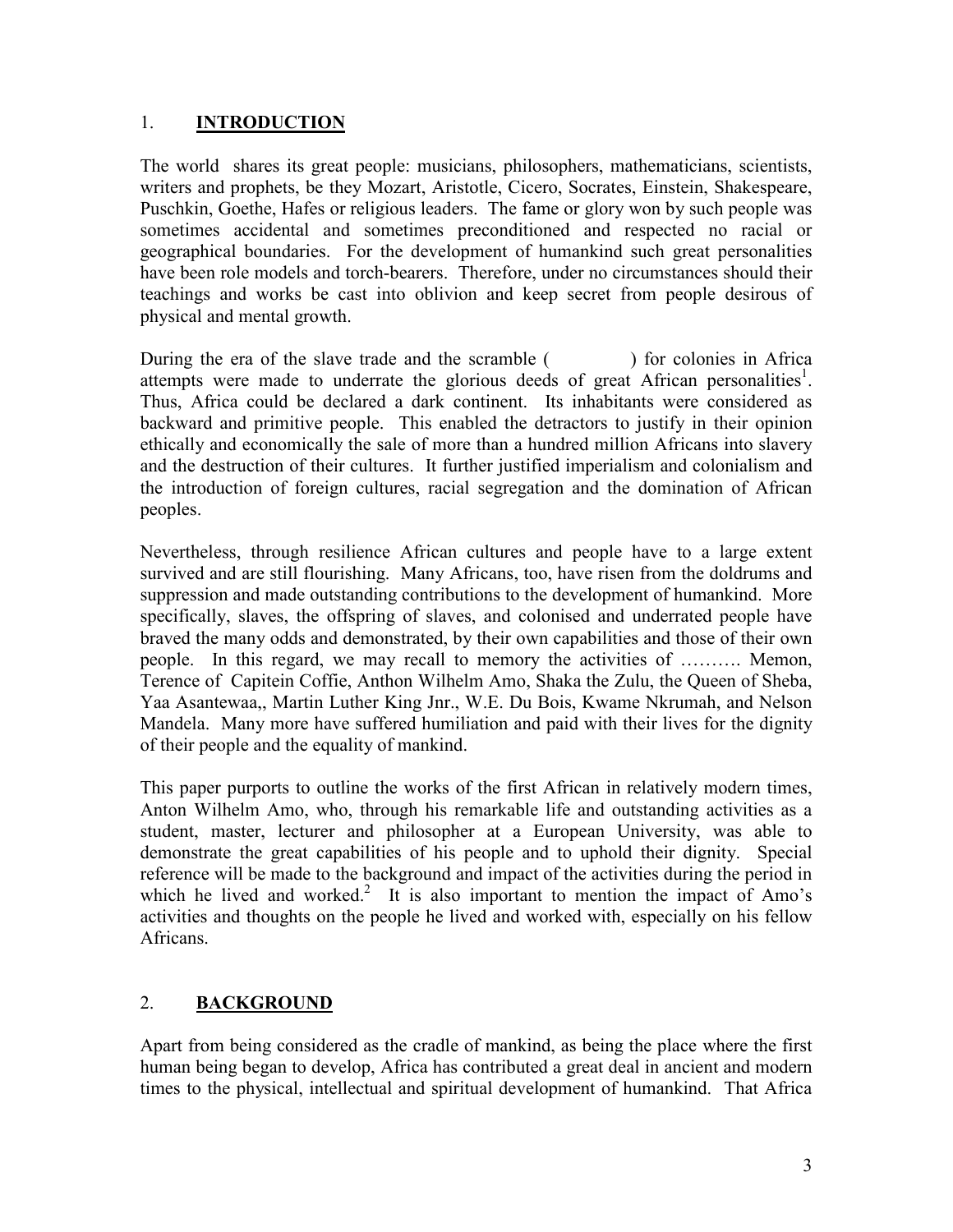now finds itself in many crises and in all manner of apparently insurmountable difficulties cannot be blamed on the inroads of non-Africans alone but also on the many upheavals caused and experienced by the African cultures and peoples themselves. To a small extent one can also refer to natural laws that are universally operative and that account for the fall and rise of cultures and peoples<sup>3</sup>.

# 2.1 Africa's early contacts with European Civilisation:  $15{\text -}18^{\text{th}}$  Century

Africa is often rightly called the cradle of mankind and the source of civilization partly because of its unique early civilizations from which many peoples grew and learned. Early Europeans indeed profited a great deal from civilizations in Ancient Egypt and Ancient Timbuktu just as modern-day Africans are profiting from current European and American development. Nevertheless, the closest contacts that were ever established between Europeans and Africans occurred during the period from 1441 to 1800 which witnessed the transportation of blacks to Europe and especially the flourishing trade contacts, the so-called Transatlantic triangular trade pattern that linked Europe, Africa and the Americas. This trade more than anything else allowed Europe to gain the ascendancy over Africa.

Trade in goods such as gold and other natural resources eventually developed into the lucrative trade in human beings, namely the slave trade.

# 2.2 Slave Trade

Slavery on the African continent and the tradition of exporting slaves to Arab countries had indeed a long tradition in Africa before the  $14<sup>th</sup>$  Century<sup>4</sup>. But during the 1400's and 1500's this tradition was organised and regularised when the trade in slaves became extremely lucrative to Europeans. All moral objections to slave trade were abandoned, especially when Europeans believed that the slave trade enabled blacks to reach salvation by being carried away from Africa and converted to Christianity. Thus, such Africans were saved, so to speak, from being damned to eternal perdition. Also, it was widely believed by Europeans that blacks were descended from Ham who had been cursed and were, therefore, condemned to permanent slavery<sup>5</sup>.

During this period slaves who were taken to Europe were mainly employed as domestic servants and semi-skilled artisans. When labour on plantations in the New World increased slaves were shipped in their millions from Europe and Africa to work in the New World. But without the cooperation of African rulers, dignitaries and traders, who served as slave-suppliers, slave trade might not have flourished $\delta$ . Little wonder that when the movement for the abolition of slavery started in the second half of the eighteenth century there was great opposition not only from European traders but also from African, especially Asante and Dahomey, kings.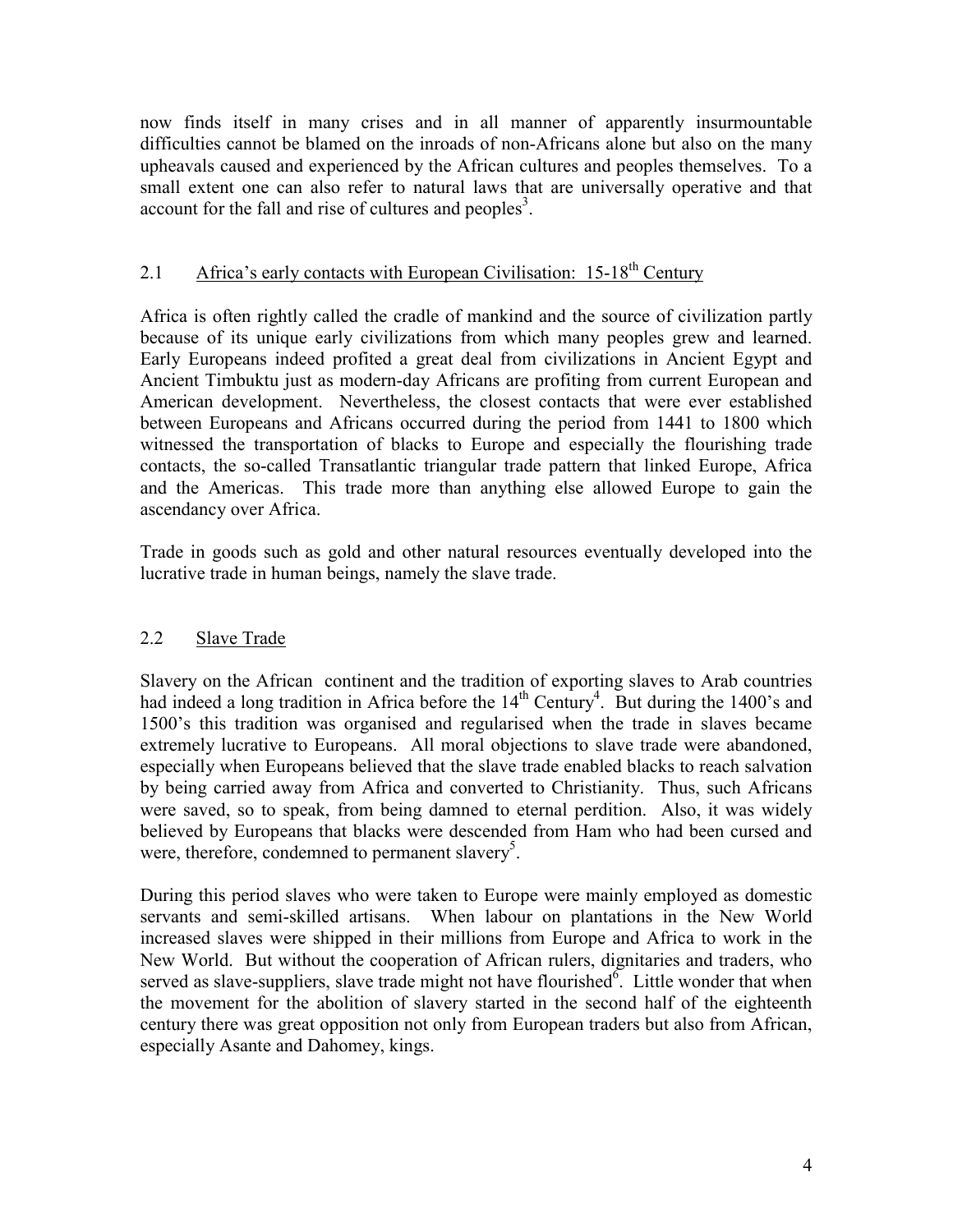This trade indeed bereft Africa of many an intellectual, a scientist, a technician, a statesman, a humanist and a pacifist. Many of such actual and potential personalities were transported to Europe and the New World. Some were thrown overboard in times of high sea and stormy weather and some managed to arrive at their destinations. Despite the negative aspects of slavery and slave trade, however, many Africans have risen out of the doldrums to fame. Anton Wilhelm Amo was a shining example.

# 3. ANTON WILHELM AMO'S LIFE AND WORKS

It is often argued that Anton Wilhem was taken to Europe to study theology and to return to his motherland to preach and to spread the Christian religion. Nevertheless, historical evidence and a careful analysis of his life, the society in which he lived and his works tends to indicate that he was captured like many other blacks of his time and transported as a slave child to Europe.

# 3.1 Amo's Cultural Background

Amo's cultural background may be described within the framework of the culture of the Nzema people of Ghana and Cote d'Ivoire. In Ghana the Nzema people inhabit the Western Region that borders on Cote d'Ivoire. They have their own unique culture and social order. The culture and social order of the Nzema people are characterised by chieftaincy, traditional festivals, rituals, taboos, dances, songs, music, clothing, funeral, sacrificial, birth and marriage rites which are peculiar to some extent to the Nzema people and also common to a large extent to Ghanaians and Africans in general. Timothy Ansah, like many Africans, laments the negative impact of foreign cultures which seem to have gnawed "insidiously at the very vital basis of our traditional customs which in the past provided the criteria for important modes of moral behaviour". He tresses the need for his fellow Nzema people to avoid total cultural annihilation by reclaiming the strong footholds in their culture and not mixing their customary practices with base ingredients from foreign cultures. One of the footholds in Nzema culture is the famous Kundum festival which is celebrated every year in August or September by the Nzemas and their neighbours, the Ahantas.

The Nzema ethnic group has produced many internationally known, world-famous people and reknowned scholars, some of whom are Anthony William Amo and the first President of Ghana, Dr. Kwame Nkrumah.

# 3.2 Amo and the Europe of the  $18<sup>th</sup>$  Century

According to an inscription on Amo's gravestone at the old Dutch fortress of Shama in the Central Region of Ghana Amo lived for a period of about 81 years, i.e. from 1703 to 1784. He was born in 1703 in Awukenu<sup>8</sup> (Ankonu or Nkubeam) about 4 kilometres south-east of Axim in the Western Region of Ghana. He was snatched from the hands of his parents at the tender age of five and transported to Amsterdam by Sergent Bodel in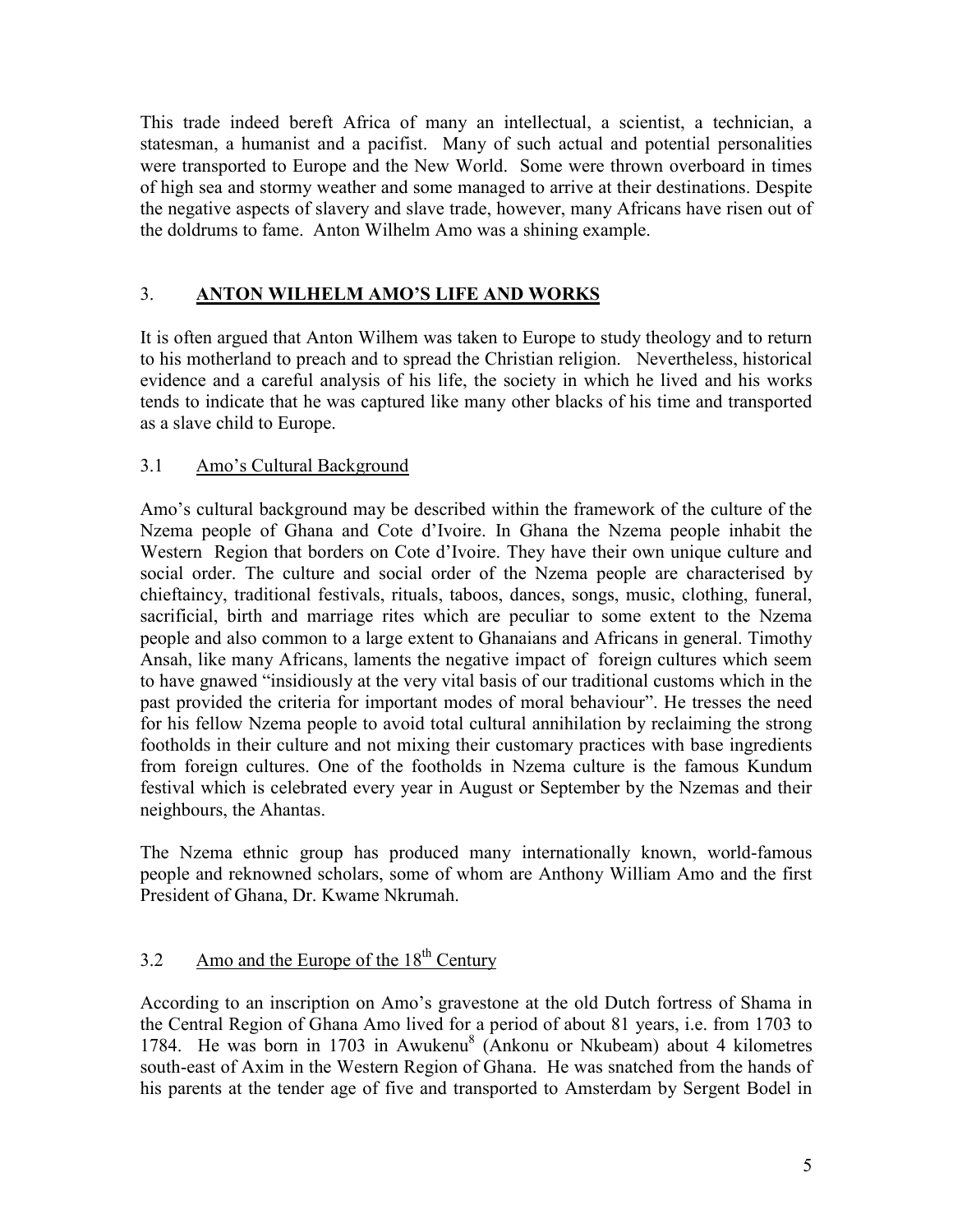the service of the Dutch West India Company and given as a present to the Duke of Brunswick-Wolfenbüttel, Anton Ulrih, in 1707. As Anton Wilhelm Amo himself wrote much later, he entered the service of the Duke after Sergeant Bodel's death<sup>9</sup>.

# 3.2.1 Baptism and confirmation

On 29<sup>th</sup> June 1707 Amo was baptized into Christianity in the Castle Chapel and christened Anton Wilhelm, a double name comprising one of the Duke's first names Anton and one of the first names of the Duke's son Wilhelm August. He could then be fully accepted as a normal human being. In 1721 he was confirmed in the same chapel and called Anton Wilhelm Rudolph Mohre. 'Rudolph' was the first name of another Duke of Brunswick, the successor of Augustus Wilhemas the head of the Duchy<sup>10</sup>.

# 3.2.2 Upheavals

At the time of Amo's arrival in Europe there were many upheavals in Europe. There was serious power struggle either within or between European countries and empires, especially England, France, Holland Spain and Germany. Industrial capitalism, the technical revolution and materialism were greatly fostered. And the slave trade blossomed with European countries, e.g. England, Holland, France and Spain, rivaling one another to obtain monopoly of the trade.

Germany, on her part concentrated more on philosophical thoughts than on socioeconomic development that was promoted by other European countries. Gottfried Wilhelm Leibniz (1646-1716) and Christian Wolff (1697-1754) became some of Germany's greatest forerunners of classical German philosophy. Other progressive elements were demonstrated in medicine, mathematics, literature, and law. Such development was considered as characteristic of the early period of enlightenment in Europe. On the other hand, pietism was at its peak in Germany. In its fanatism it opposed progress and science. They also preached ascetic morals and considered any recognition of the ideological values of non-Christians as heresy. This was the Germany into which Amo was brought.

# 3.2.3 Life at the Royal Court at Wolfenbüttel

Nevertheless, Amo's new abode, the royal court at Wolfenbüttel, accepted Amo wholeheartedly, brought him up, educated him and supported and treated him like a worthy son and an aristocrat. He was educated in accordance with the humanistic spirit of the early Renaissance royal court before he could be sent to the university<sup>11</sup>. At this juncture, it is important to note that the Duke, Anton Ulrich, who loved education, was himself open-minded and philanthropic, a novelist and a song writer and believed that all races should be given equal opportunity. It is also probable that his open-mindedness towards black people was the positive consequence of his association with the then Czar of Russia, Peter the Great. His daughter was married to the Car of Russia, Peter the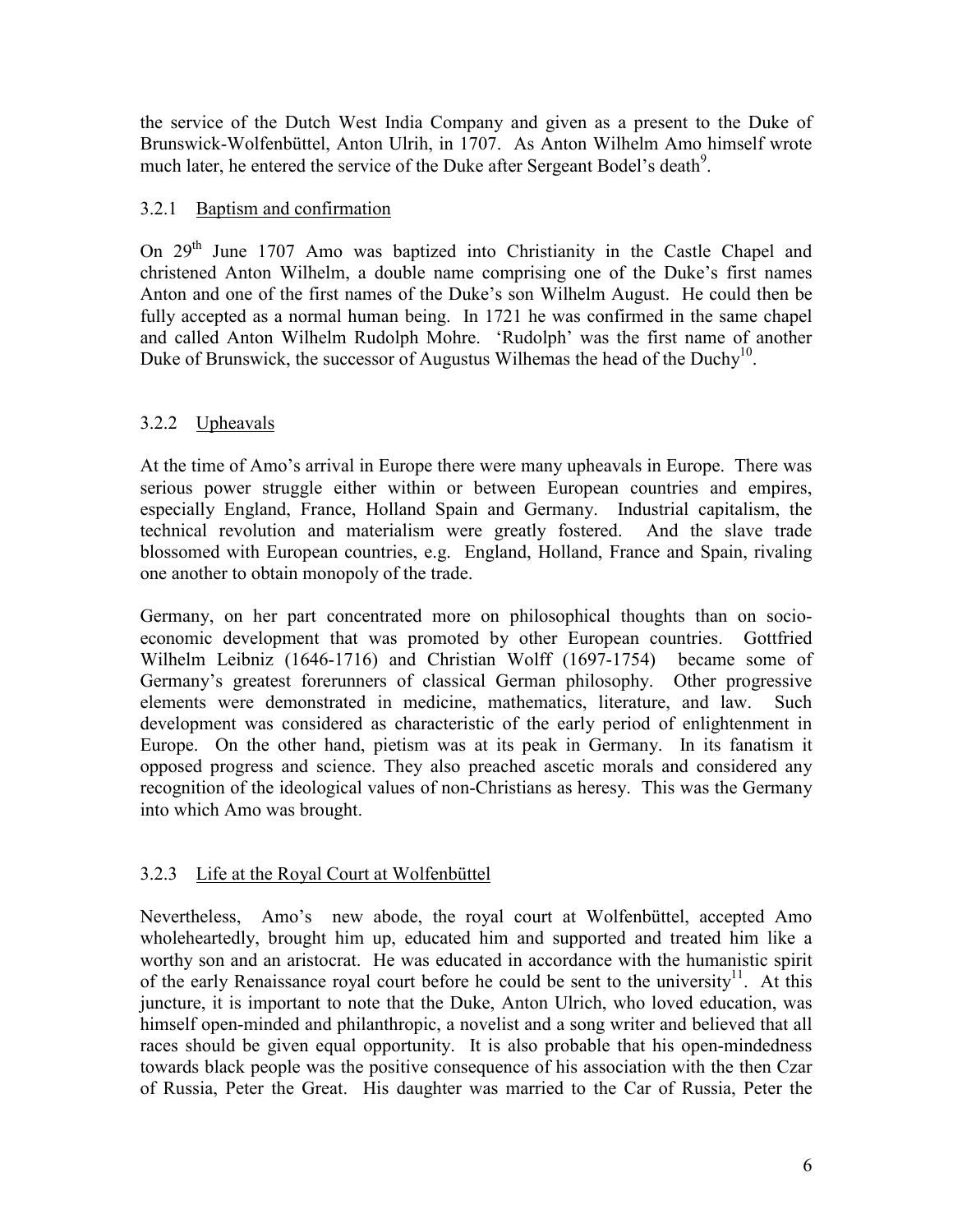Great. His daughter was married to the Czar's son. Shortly before Amo's arrival, the Czar had received as a present from the Russian Ambassador to Turkey an Ethiopian, a young black boy, he had baptized and christened Ibrahim Hannibal Petrowitsch who soon became the Czar's private secretary and later an artillery general of the Russian army. It is of great interest to know that a girl of royal blood was given in marriage to Hannibal, thus 'raising' the image of the black slave very high. It is also worthy to note that this mixed marriage accounted for Hannibal's being the great-grand father of Putschkin, $^{12}$  the great Russian writer.

#### 3.2.4 University Education: Halle

Anton Wilhelm Amo was so brilliant that despite the new environment and several odds he was eventually immatriculated as a student at the University of Halle on June 6, 1727. The University of Halle was established in 1694 and became famous for promoting enlightenment and the propagation of tolerance through its renowned professors, such as Christian Thomasius, Just Henning Boemer, Nikolaus Hieronymus Gundhing, Friedrich Hoffmann, Johann Peter von Ludewig and August Herman Franke, who had died shortly before Amo's arrival. For instance, the philosopher, Christian Thomasius, was the first person to hold his lectures in the German language and to recommend to the Prussian Emperor, Frederick the Great, the termination of the hunting and persecution of witches. It was probably owing to the fame, the positive nature and open-minded attitude of the professors at Halle that the Duke decided to send Amo there to study instead of to the University of Helmstedt that was closer to the royal court. At any rate, two years after his immatriculation Amo completed his preliminary studies with his first disputation in Latin entitled "De Jure Maurorum in Europa" (The Rights if Blacks in Europe), which was indeed an identity with the peoples of his native continent.

#### 3.2.5 Life in Wittenberg

Amo was unhappy about the negative attitude of the pietists. Thus, in September 1730, Amo went to the University of Wittenberg to do graduate studies. In Wittenberg, where he lived in the Renaissance House, Mittelstrasse 18. Here, he joined the representatives of the enlightenment, such as Christian Wolff and applied himself intensively to the study of the natural sciences: he mastered Logic, Metaphysics, Physiology, Astronomy, History, Law, Theology, Politics and Medicine. He wrote and spoke six languages: English, French, Dutch, Latin, Greek and German. In April 1734 he successfully defended his inaugural dissertation in the Great Hall of the University of Wittenberg. His dissertation was published under the title "De Humanae Mentis Apatheia" (The Absence of Sensation and the Faculty of Sense in the Human Mind and their Presence in our Organic and Living Body) which, with its arguments from the fields of philosophy and medicine, took up a stand in favour of modified materialism and was probably the earliest published work by a Black African in a European language.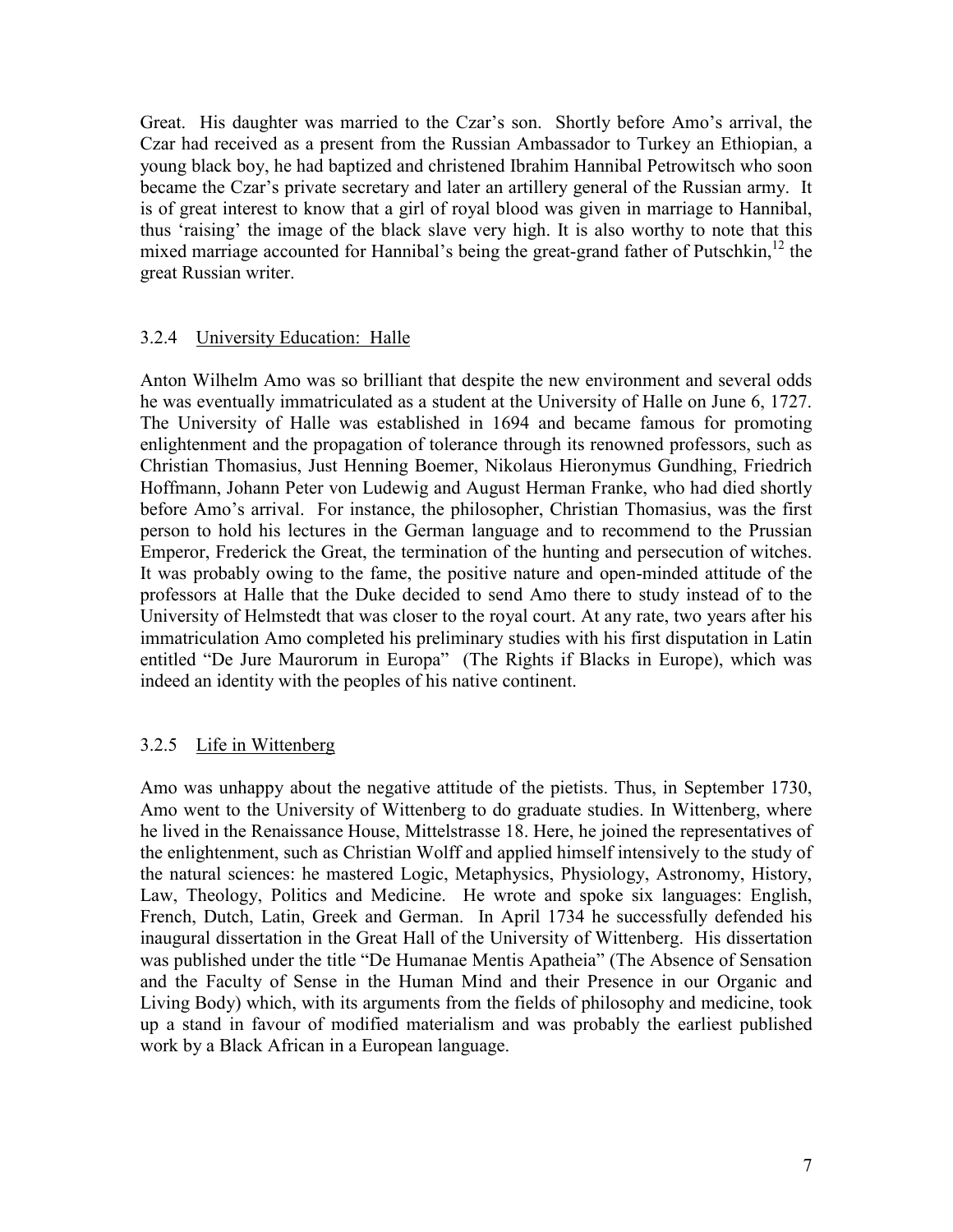#### 3.2.6 Return to Halle

Amo returned to Halle in 1735 and rejoined his teacher and patron, von Ludewig. Amo lectured all manner of subjects at this university. In July 1736 was appointed assistant professor at the Faculty of Philosophy of the University of Halle and soon chaired sessions defending doctoral theses, e.g. that of Johannes Theodosius Meiner, with a theme close to Amo's thesis and making the distinction between mind and our organic and living body. He saw common ground between the natural sciences and philosophy. This attitude of mind determined his later works. His lectures were compiled into his magnum opus "Tractatus de Arte Sobrie et Accurate Philosophandi" (Treatise on the Art of Philosophising Soberly and Accurately) which was published in Halle in 1738.

#### 3.2.7 Life in Jena

Amo moved to the University of Jena in 1740 where he continued to lecture in philosophy. Amo's stay in Jena was characterised by dissatisfaction, loneliness and frustration. Especially as his supporter the Duke of Brunswick, Anton Ulrich, had died and the troublous times of the mid-century were detrimental to his efforts in fostering enlightenment. The enlightenment subsequently declined and jeopardized his raison d'être and his livelihood at the University as a defender of human rights and justice and as a University professor. Also, intellectual backwardness, radical prejudice, nationalistic arrogance of Germans and loneliness finally drove Amo back to his native land. On December 1746 Anton Wilhelm Amo requested that he be allowed to return with the first Dutch company's ship to his country. He was, therefore, permitted "to travel as a passenger, free of charge, to Guinea by the Company's ship the Catharina Galley"<sup>13</sup> a slave ship. The said ship reached the Gold Coast in April 1747. It is, therefore, most probable that Amo left Germany in 1746 to return to his motherland and was no longer in Germany when some of the most destructive criticims and ridicules were leveled against him in 1747.

#### 3.3 Amo's return to the Land of his Fathers

Amo's return to his birthplace, and his life and death thereafter are shrouded with many mysteries. The Dutch colonial rule that oppressed his country was unacceptable to him. It is most probable that struggle against the still flourishing slave trade by this author of "De Jure Maurorum in Europa" was considered as dangerous to the most prominent culprits, the Dutch. (Notice that his own brother was a slave in the Dutch colony of Surinam). According to a report by a traveler and marine doctor, Henrij Gallandat, who visited him in the Gold Coast in 1753 he was, therefore, taken to a Dutch coastal fortress, the Fort Saint Sebastian in Shama where he finally died in 1784. Much still remains to be researched into the life of Amo, especially with regard to whether he had a life partner and raised a family or not. It is also queer that the archives that I have visited in Germany and in Ghana do not have a single portrait of him.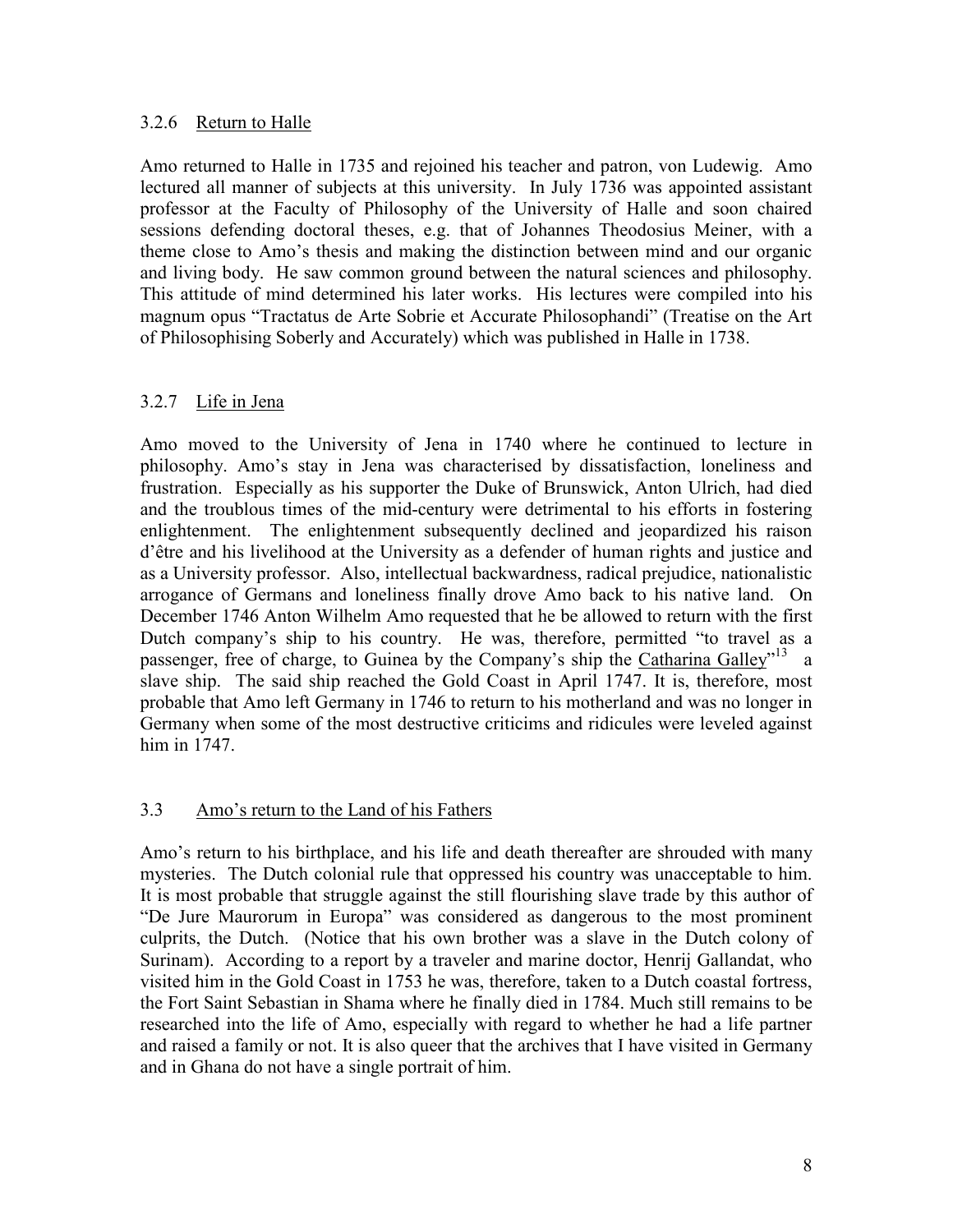The life he lived when he returned to his country is also shrouded with mysteries. My personal research in Axim and his native village  $A$ wukenu<sup>14</sup> have not yet yielded substantial evidence as to what he did or how he lived when he returned to the Gold Coast. My informants have controversial views even with regard to whether and where he was taken when he was a child. Some believe that he was sent voluntarily to learn how to preach<sup>15</sup>. Others contend that he was taken with his mother as a slave to Germany. Others also think the mother died as a slave and Amo was taken to Holland and thereafter to Germany. When he was taken to his last abode, Shama, why he was taken there, how he lived there and especially whether he wrote other works while he lived in his motherland are also still open questions that need to be researched into. Even posthumous reports by European humanists about his life, e.g. the German Johann Friedrich Blumenbach and the French Jacobin, Henri Grégoire, reveal nothing more than his being moved to Shama.<sup>16</sup>

# 3.3.1 "The Rights of Blacks in Europe"<sup>17</sup>

Amo did not only observe the situation of black people in Europe. He was a victim himself. Blacks were shipped forcibly to Europe in the first place and used as luxury objects, puppets, servants, artisans, musicians, and objects of curiosity in all royal courts of dukes and kings, especially in Germany, Austria, Denmark, Portugal, Russia and Holland. They were considered to be heathens, wild beings, barbarians and primitive and inferior people. They were, therefore, not comparable to whites. They did not have their own languages or identity and, therefore, enjoyed no human rights or protection. These clichés and prejudices became fixed in the minds of the whites and served as a perfect basis for subjugating black people. Nevertheless, these blacks could be considered in special cases as humans and baptized into Christianity. Thereafter, there were no racial prejudices and no barriers between them and white people. Thus, they could marry white women and raise families.

As an erudite scholar in theology, law, natural sciences and philosophy, Amo argued in his first book "The Rights of Blacks in Europe" that both in terms of natural law and the principles of the then cherished Christian religion, the Blacks of Africa were entitled to all the privileges and rights that Europeans enjoyed on the European continent. He also condemned discrimination, apartheid, racism and white superiority complex also declared unequivocally his stand, namely his affirmation of his identity with his fellow black people. He also discussed the historical and legal sources of the freedom and liberation of black kings from the Roman Emperor and how far the freedom and service of blacks bought by white Christians conformed to the existing laws (Suchier, 1916:4). A disputation of this calibre had never been heard in Halle. A summary of its main argument was, therefore, published in the Weekly Newspaper of Halle, dated November 28, 1729.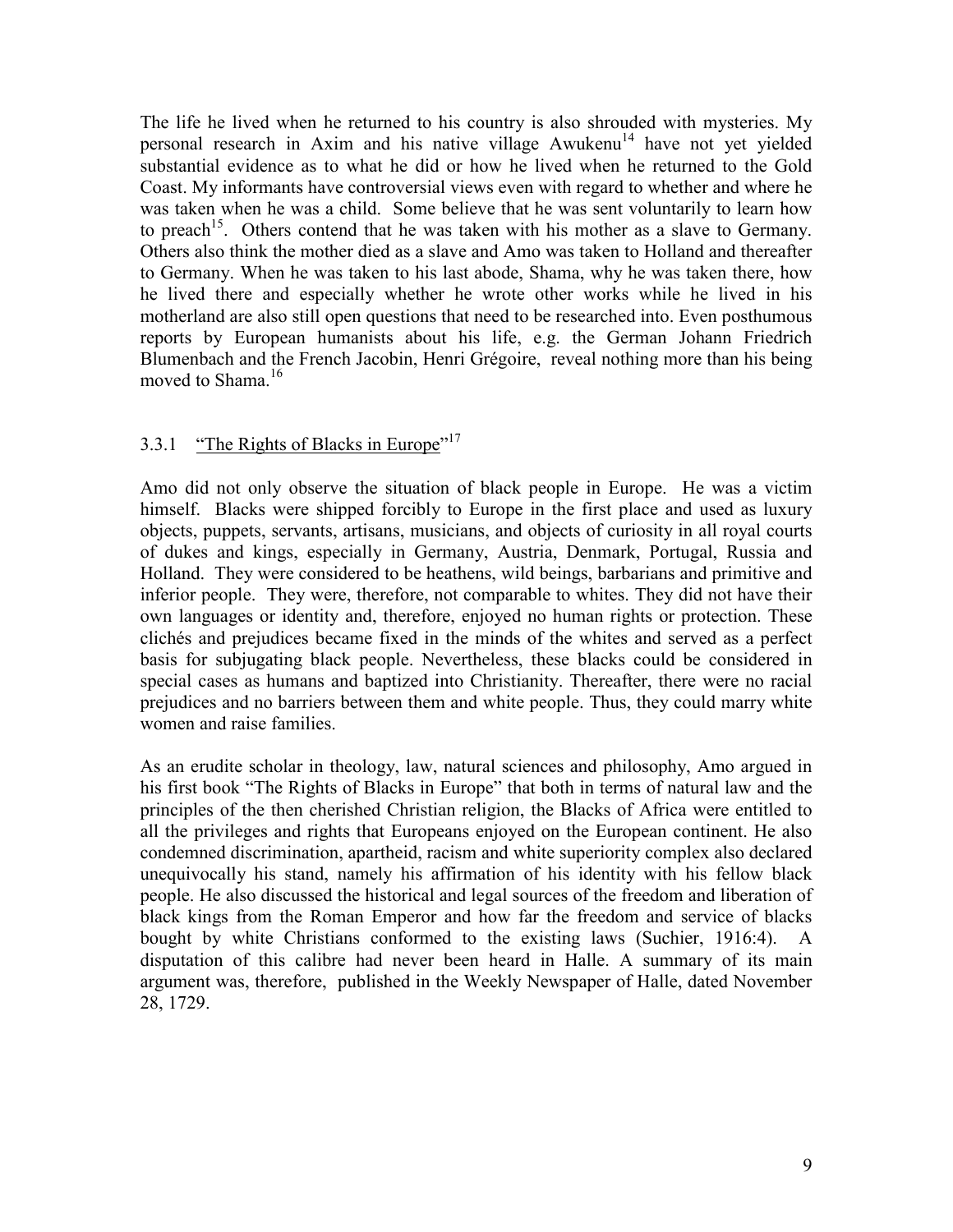#### 3.3.2. "The Absence of Sensation and the Faculty of Sense in the Human Mind"  $(1734)^{18}$

Amo left the University of Halle to study at the University of Wittenberg soon after his studies at Halle. Through his contact with renowned Wolffian philosophers and the representative of the early enlightenment and his further studies in natural sciences and liberal arts he was able to write a postgraduate dissertation under the title "The Absence of Sensation and the Faculty of Sense in the Human Mind and their Presence in our Organic and Living Body"

In this book, Amo stood for modified mechanical materialism. This was the contemporary controversy between the idealist position and the purely mechanical materialism. He insisted that the capacity to feel and to think or to respond had to have a living or material foundation. In his book he referred to Descartes and Aristotle and in particular to work in motion, energy and physiology. He stated that it is the body and not the soul that perceives human feelings and stressed the dualism of body and soul. Amo wrote in this regard:

 "Spirit is to us whatever substance is purely active, immaterial, always gains understanding through itself (i.e. directly), and acts from self-motion and with intention, in regard of an end and goal of which it is conscious to itself" (Amo, 1968:66).

# 3.3.3 "Treatise on The Art of Philosophising Soberly and Accurately" (1738)

When Wolffianism lost its importance in Wittenberg Amo returned to Halle and was appointed "Dozent" or assistant Professor there. He was warmly welcomed there among his fellow Wolffians in Halle. In Halle Amo's lectures that he had held in Philosophy at the Universities of Wittemberg and Halle were compiled into a book entitled "Treatise on the Art of Philosophising Soberly and Accurately composed in accordance with his Academic Lectures together with an Essay Concise and Exact on Criticism, Interpretation, Method, the Art of Disputation and other Matters Dealt with in Logic". This was published in Halle in 1738.

The core of the philosophy in the book is the theory of cognition or epistemology. In it Amo says that the objects of cognition are threefold: mental activities/actions, sensation/feelings and outlined objects. The source of cognition is the object/thing itself; there should be a recognition of the capability of the mind to utilize the acquired knowledge by dint of tools. The mind is substance that is indivisible and simple. In comparison to John Locke Amo contends that there can be nothing in the mind that was not perceived previously by the senses. He especially says that the goal of philosophy or science is perfection with regard to both the soul and the body and not simply contemplative. Philosophy must be practical or else it is sterile.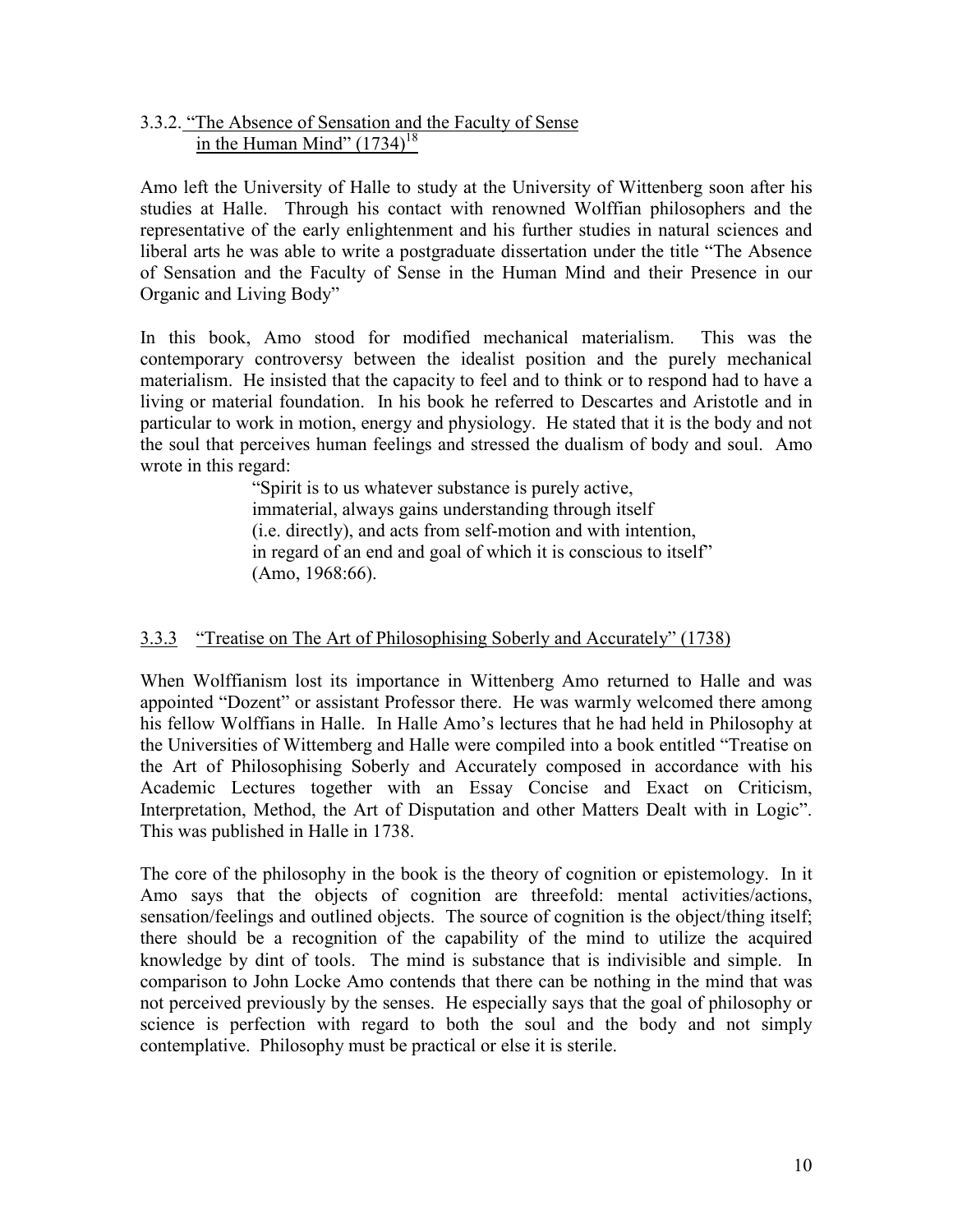Amo further attacks pride, egotism, dishonesty and dogmatism. He devotes a part of the book to prejudices. He states that negligence and ignorance help account for prejudice, superficiality, subtlety or mental arrogance and sectarianism. He stresses the love of and zeal for truth and urges somewhat in line with John Locke that one should not take authority for truth but rather truth for authority.

Amo's treatise was a typical philosophical work of the  $18<sup>th</sup>$  Century and ranked among works of the most progressive German intellectuals of that century. Like the works of other progressive-minded philosophers Amo's work were opposed by the protestant reformists (pietists).

It is important to note that all these works were cast into oblivion when Amo returned to his birthplace in present-day Ghana. They were hardly mentioned even in his former Universities not to talk about Germany and the world at large. But thanks to the curiosity and open-mindedness of an Archivist, Dr. Wolfram Suchier, of the University of Halle in the early twentieth century, his dissertation was discovered in 1916 and published. Since then many scholars have tried to research into Amo's life and works. The most prominent of them are Profs. Burchard Brentjes and Dorothea Sigmund-Schulze of the University of Halle, Leonard A. Jones, Hans Kirsten, Reinhard Koch, Dietmar Schneider, Franz Loeser and William E. Abraham who were all Germans living in the later created German Democratic Republic (GDR) and who wanted to extol the intellectual feats of a rare case. In this regard Prof. Dr. Wolf, former Rector of the merged Martin Luther University of Halle-Wittenberg said in 1968:

> "It was only the creation of the German Democratic Republic as the embodiment of a policy of peace, of workers' and peasants' power, of international friendship and a developed socialist community of human beings that provided the conditions for doing justice to Amo's great personality and his services to German national humanist culture"  $(pg XI)$ .

Occasionally today we read articles in newspapers and journals about Amo.

It is important to note that the former GDR government in collaboration with the government of the Republic of Ghana under Kwame Nkrumah wanted in the 1960's to establish an Anton Wilhelm Amo Foundation at the University of Halle which would among other things award annual scholarships of not less than 2,000 MDA to deserving Ghanaian scholars to research or study in Halle or any part of the GDR. This laudable idea did not materialise because of the military coup in Ghana and Ghana's deviation from socialism and the subsequent lukewarm relationship between Ghana and the GDR.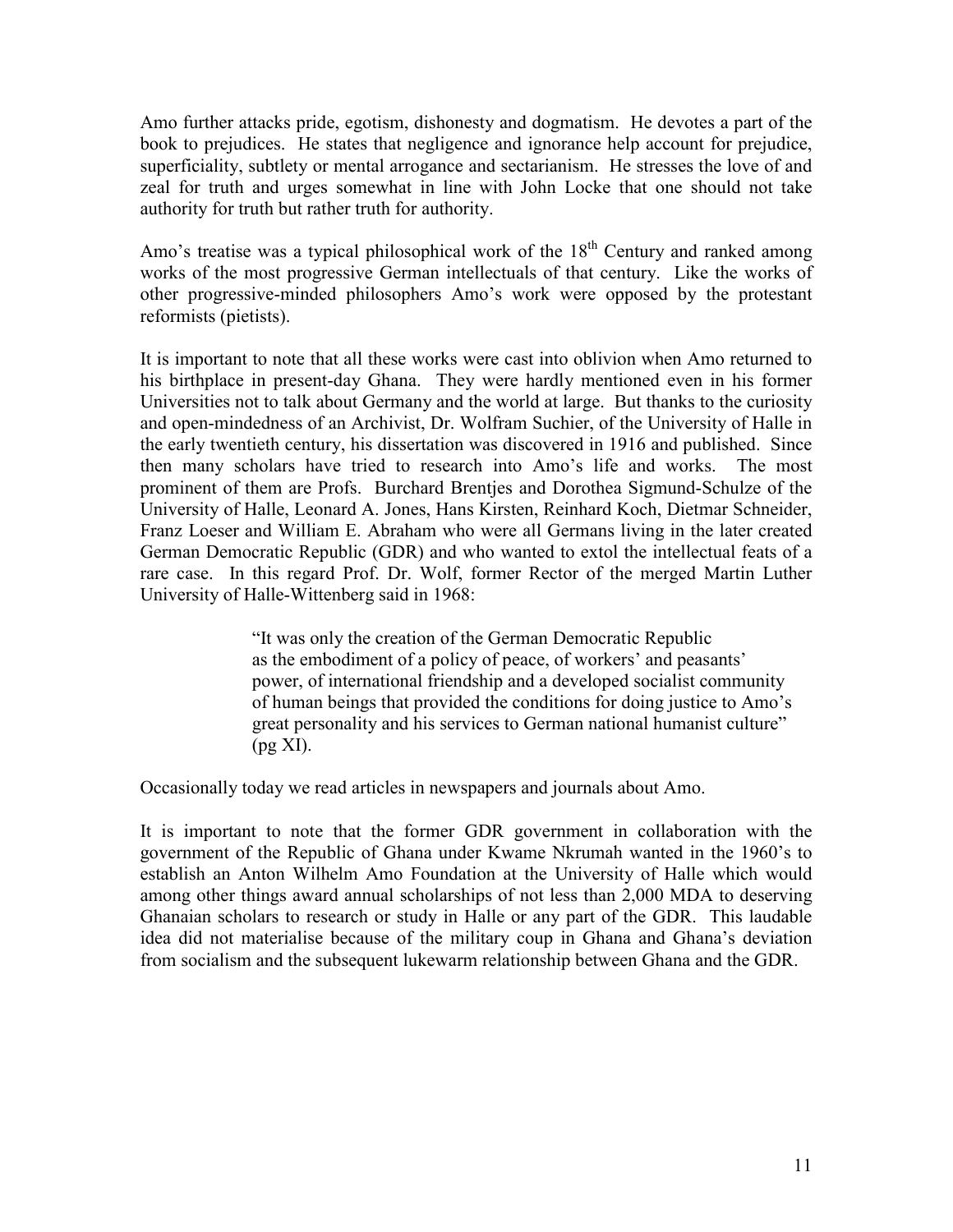#### 3.4 Impact of Amo's Works<sup>20</sup>

The Impact of Amo's life and works on humankind, with special reference to Germans and Africans, may be introduced with the following works of the Rector of the University of Wittenberg in 1734:

 "The honour which he has won by his intellectual merits he has increased through his excellent reputation for probity, diligence and erudition which he has demonstrated by his public and private instruction. It was this demeanour that won him much favour among the best and most learned men and enabled him easily to outshine all the students of his own age. Conscious of the honour and inspired by the enthusiasm that these latter showed him, he taught philosophy to a whole series of them privately" $(...)$ .

It can be noticed from this quotation that Amo impressed a great deal his teachers and the entire German or even European intellectual community. Firstly, as a professor he was able to instruct many a German student. For instance, on  $29<sup>th</sup>$  May, 1734, he was able to instruct many a German student. For instance, on  $29<sup>th</sup>$  May, 1734, he chaired a session in which one of his philosophy students, Johannes Theodosius Meiner of Rochlitz, defended his thesis with a theme similar to Amo's disputation on the distinction between mind and our organic and living body, i.e. "Disputatio philosophica continens Ideam distinctam eorum efude competent vel Menti vel Corpori nostro vivo et organico". He also greatly helped in the development of the enlightenment of Germans in particular and of Europeans at large.

For instance, the great German dramatist, Gotthold Ephraim Lessing (1729-1781) became a Librarian in Wolfenbüttel thirty years after Amo had returned to Africa. In the death bed of his wife Lessing wrote a piece of drama " Nathan der Weise" (Nathan the wise Man) in which Amo's ideas and those of the early proponents of the early enlightenment, e.g. the philosopher Moses Mendelssohn, were clearly expressed. Lessing pleads in this play for tolerance for all human beings despite their different religious and ethnic backgrounds.

Now, one may rightly ask what Anton Wilhelm Amo or his like means for present day Africans at large and Ghanaians in particular. As a humanist Amo influenced many philanthropists and abolitionists of the obnoxious slave trade. He was quoted for instance by the French philanthropist, Abbé Henri Grégoire, the English philanthropist, Wilson Armistead, and the German philanthropist, Blumenach, in their anti-slavery literature. African American human rights activists made use of his image and his works. References were, for instance, made of him in William J. Simmon's book "Men of Mark" in 1887 and in W.E.B. Du Bois' book "Black Folk, Then and Now" in 1939 and the "Encyclopedia of the Negro" edited by Du Bois and Guy B. Johnson in 1945. No doubt, Amo was also a source of encouragement for African freedom fighters during the colonial days, e.g. Kwame Nkrumah who himself was a Ghanaian, and an Nzima at that,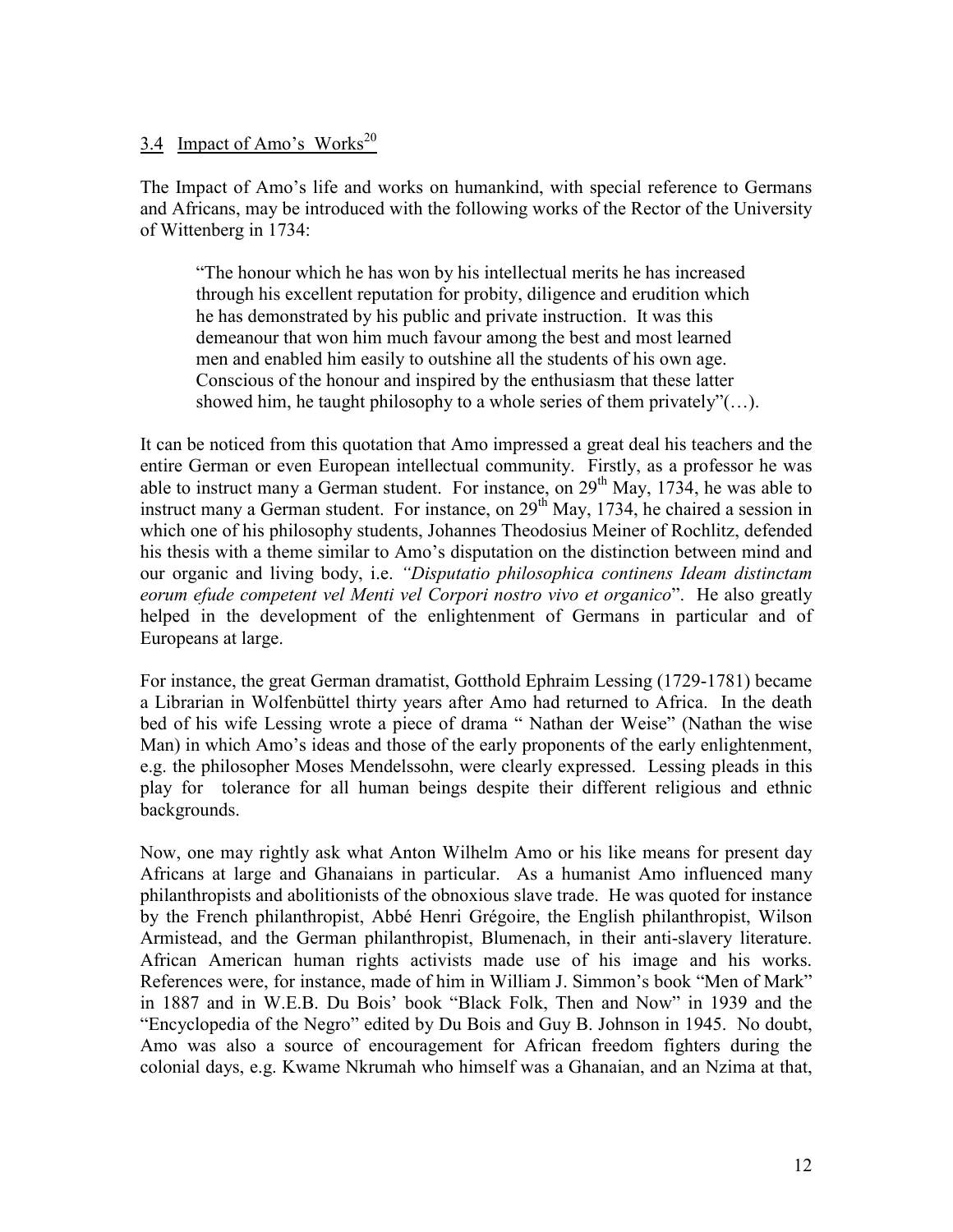was highly impressed and encouraged by this great  $A$ frican<sup>21</sup>. Kwame refers to Amo's philosophical thoughts in his book "The Fanfare".

Amo can serve as a constant source of encouragement and inspiration to blacks in their intellectual activities and their fight for liberation from foreign intellectual domination. Unlike other Ghanaian intellectuals in the  $19<sup>th</sup>$  Century like, Kwasi Boakye, in the present century like Ghanaians spread all over the world seeking greener pastures and often oblivious of their background, Amo cared constantly about his country and his continent and despite the fact that he left his country at a tender age he was proud of his people and felt like part of them. Thus, he finally returned to live in Nzimaland in spite of his past sophisticated life in Europe and the fact that he suffered a great deal of frustration and loneliness in his own country.

Out of gratitude and admiration for Amo's activities monuments have been built to commemorate him. In 1965 the German sculptor, Gerhard Geyer, built statues of an African couple and installed a plaque in front of the Martin-Luther University of Halle-Wittenberg to the memory of Amo. Preparations for an Amo foundation were indeed initiated in the 1960's at the same University and ought to be revived and implemented. In Ghana the Philosophy Department of the University of Ghana has found it necessary to honour Amo by putting up a plaque dedicated by the Martin-Luther University of Halle-Wittenberg "to its former student and lecturer" [Anton Wilhelm Amo] "the great African Philosopher of the modern age". In Axim the Methodist Primary and JSS are dedicated to the memory of Amo. The Ghana Association of Teachers of German (GATG), The Goethe-Institut Inter Nationes and the German Embassy in conjunction with the chief and people of Shama, Axim and Awukenu are making preparations to establish monuments at Amo's birthplace and death place and burial grounds at the fortress in Ghana in Awukenu or Axim and Shama respectively.

However, Ghanaians themselves have carried out very little research into Amo's life and works both in Germany and in Ghana. On August 3, 1995, a Ghanaian student of Philosophy, Politics and Sociology, Edeh Yaovi Emmanuel, at the Gerhard-Mercator University in Duisburg, wrote to the Central Archives in Halle soliciting for information on Amo's "Dissertation Inauguralis de jure Maurorum in Europa" (the right of Blacks in Europe). It is unknown whether he has completed his work or not.

#### 4. CONCLUSION

It is important to note that Africa had a high civilization before its contact with Europe and that Africans and Europeans have exchanged knowledge since that contact. The trading in African slaves had very negative consequences for African historical and cultural development.

Despite many odds during the slave trade a couple of Africans such as Hannibal, Captein Boakye and Amo.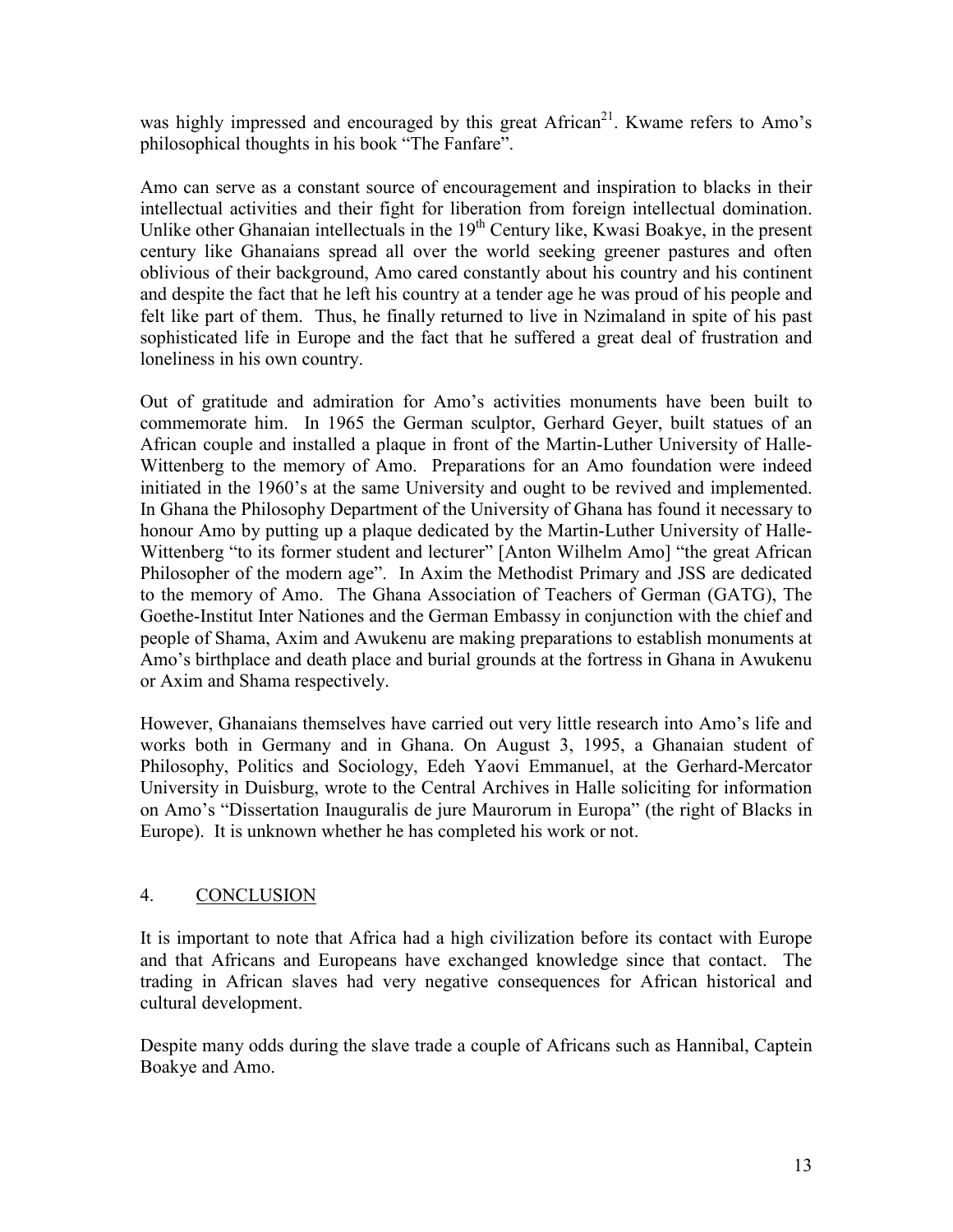Amo lived an exemplary life for Africans especially Ghanaians. Many philanthropists and freedom fighters have make good use of his works to convince their opponents. He has been a torch-bearer for Africans and is worth emulating to a high degree. But to see this great historical figure more clearly for emulation more work has to be done on him and it is up to the Africans to carry out the research.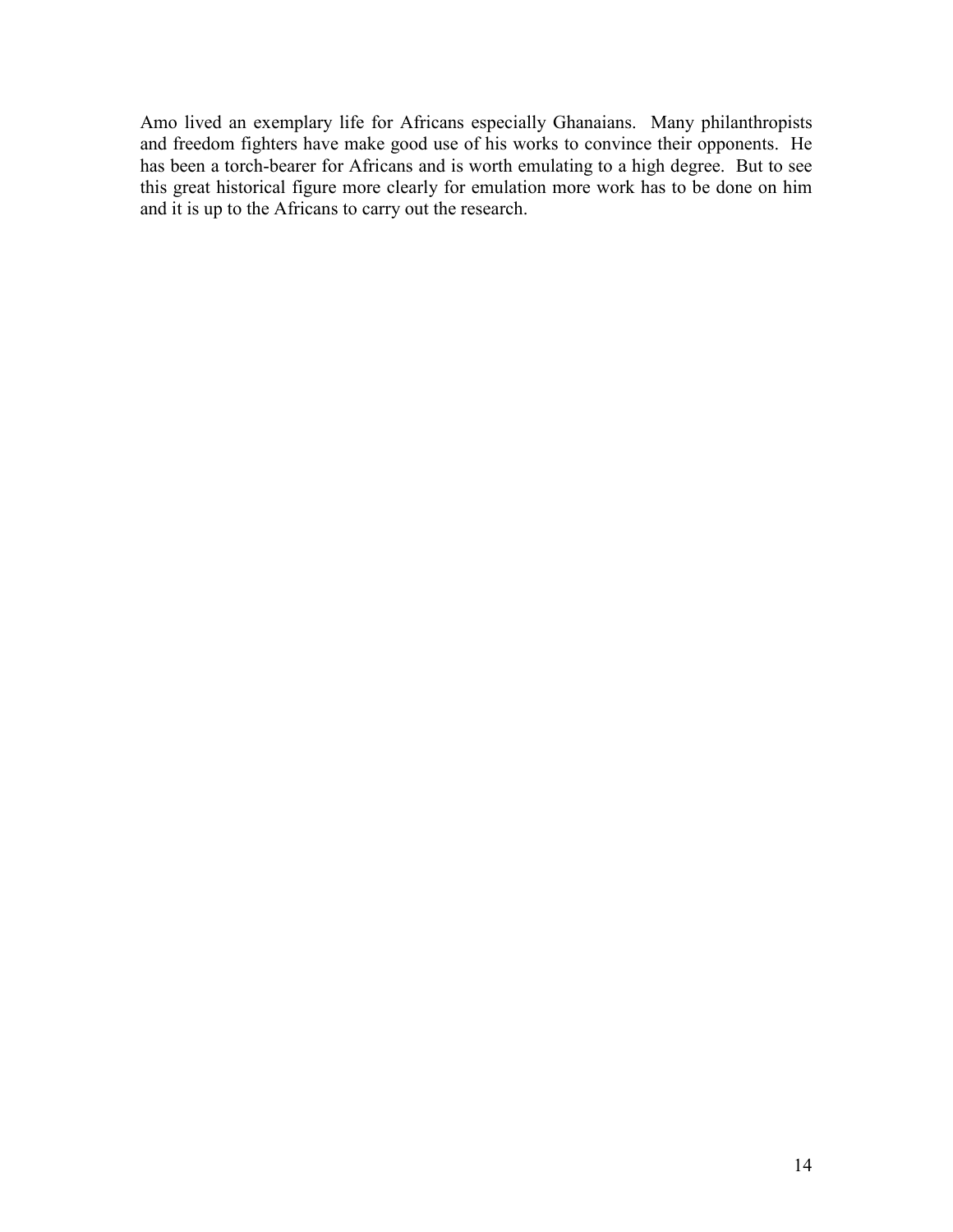#### 5. NOTES

- 1. Reference is hereby made of Africa's past glory.
- 2. Despite the fact that Amo was born in an African environment he grew up to maturity in a European context and his thinking was mainly modeled by the way he lived and the experiences he had in Europe. Obvioulsy he was also influenced to a great extent by European thought.
- 3. Great African cultures that rose and fell were those of Ancient Kingdoms, such as Egypt, Mali, Songhai, Ghana, Dahomey, Yoruba, Moose and Ashanti.
- 4. Mention ought to be made here of the slvery that flourished in, for instance, Mauritania and Sudan.
- 5. Reference must be made here to the Bible passage and the way it was used by Christian slave traders, imperialists and colonialists, especially in the Americas and South Africa to perpetuate the domination of the black race and Apartheid.
- 6. The contribution of Africans was immense. Refer to documenst well known and Ayi Kwei Armah's historical novel "Three Thousand Seasons".
- 7. Quote sources discussing the reasons for Amo's travel to Europe. Contrasts or examples of other Ghanaians or Africans.
- 8. 'Awukenu' is an Nzima word which means 'compound'. The first people who settled there felt that they lived together in a family compund.
- 9. See Rijksarchief (Den Haag), reference WIC 1.05.01.02,401, Register op de notulen van de kamer Amsterdam 1746 fol. 124. I am grateful to Prof. Adam T. Jones of the Institute of African Studies of the University of Leipzig for his invaluable help in digging out information on Amo for me and, especially, for the translation of the original Dutch text into English.
- 10. The German term 'Mohr' in this context means 'black man'. It is interesting to note that the African name 'Amo' was omitted. This was probably due to it's pagan source (see Hountondji, 1996: 113).
- 11. If Amo worked in the service of the Duke what he did precisely has not been properly documented. At any rate, he was recorded as having received certain amounts as remuneration or allowance.
- 12. Dilate a bit on Puschkin.
- 13. Rijksarchief (Den Haag), ref. WIC 1.05.01.02,401, register op de notulen van de kamer Amsterdam 1746 fol. 124.
- 14. I have so far visited this village, where Anton Wilhelm Amo was supposed to have been born, for five times. No doubt, even the oldest people still living in the village know very little about Amo. Apparent relatives in Axim (including the chiefs) have a vague idea about Amo's life story. They refer more confidently to documents provided by German researchers who some would want us to believe are the offspring of Amo.
- 15. cf. Hountondji, 1996: 110-113.
- 16. ibid.
- 17. ibid.
- 18. The full original name in Latin was "Dissertatio inauguralis de jure maurorum in Europa".